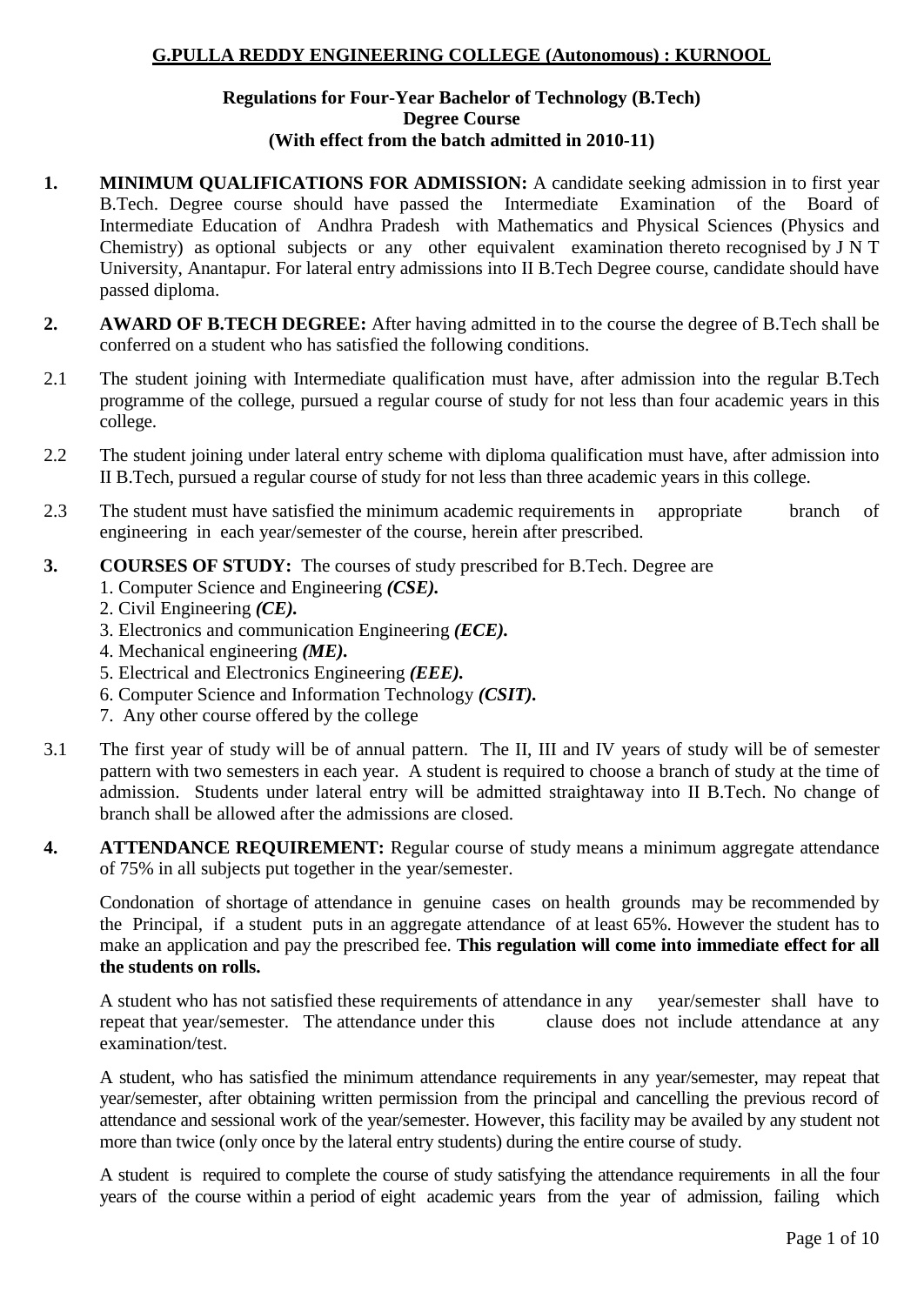he/she shall be declared ineligible to pursue B.Tech degree course . Lateral entry students should complete the course of study within six academic years from the year of admission.

*Completing the course of study shall mean not only satisfying the attendance requirements but also passing of all the subjects within the respective stipulated period.*

**5. CREDIT SYSTEM :** While preparing the scheme of instructions and examinations, each subject is allotted certain number of contact periods in a week which will be determined depending on the complexity and the quantity of the contents in the syllabus prescribed for the subject

The credits are assigned for each subject based on the number of contact periods per week. There may be some subjects like Mini-Project, Comprehensive Viva, Project Work and Practice School for which the formal contact periods may not be specified and for such subjects credits are straight away assigned based on the complexity and volume of work expected to be carried out.

The credits for each subject are determined as per the norms specified in the following table:

| Subject             | No. of contact periods per<br>week as per the scheme | Credits for<br>I B.Tech<br>Year wise) | Credits for<br>II,III & IV B.Tech<br>(Semester wise) |
|---------------------|------------------------------------------------------|---------------------------------------|------------------------------------------------------|
| Theory              | n                                                    | 2n                                    | n                                                    |
| Practical           |                                                      |                                       |                                                      |
| Practical           | 3 or 4                                               |                                       | 2                                                    |
| Open Electives /    | 3                                                    |                                       | $\overline{2}$                                       |
| Soft skills courses |                                                      |                                       |                                                      |
| Mini-Project/       |                                                      |                                       | 3                                                    |
| Comprehensive viva  |                                                      |                                       |                                                      |
| Final year Project/ |                                                      |                                       | 10                                                   |
| Practice School     |                                                      |                                       |                                                      |

# **6. EVALUATION :**

#### *6.1 Assessment*

The performance of the students in each year / semester shall be evaluated subject-wise for 100 marks out of which 70 marks will be for the end examination and 30 marks will be for the internal continuous assessment. However in the case of open Electives and Soft skills subjects all the 100 marks will be for internal evaluation only and there will be no end examination.

# *6.2 End examinations*

- (i) There shall be a comprehensive end examination for Three hours duration for each Theory, Design and /or Drawing subject for 70 marks. Question paper setting shall be done by the external examiners.
- (ii) For each practical subject the end examination with duration as specified in the scheme shall be conducted for 70 marks by one internal and one external examiner. However if external examiner is not available Principal/Chief-Superintendent may nominate a faculty member from same Institute as an external examiner.
- (iii) The viva-voce examination in the Mini Project / Comprehensive Viva / Project Work / Practice School shall be conducted by one external and two Internal examiners for 70 marks.

( iv) There will be no end examination for Open Electives and Soft Skill subjects.

#### *6.3 Internal Continuous Assessment*

i) In the case of theory subjects, out of 30 marks 20 marks are awarded based on the performance of the students in two sessional examinations conducted one in the middle of the year / semester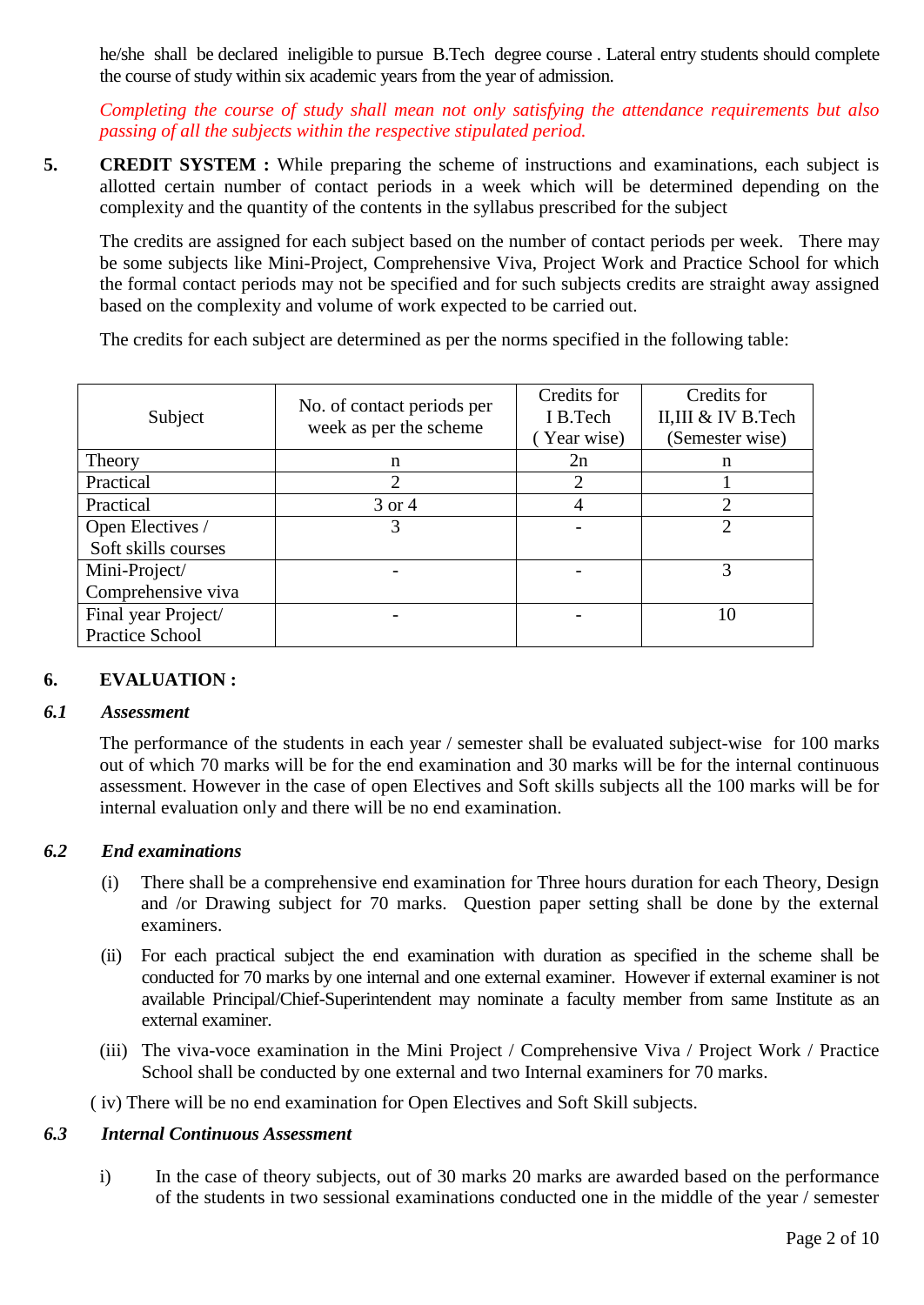and the other towards the end of the year/ semester giving a weightage of 0.75 for the better score and 0.25 for the other score. The other 10 marks are awarded based on the average of marks scored in two quiz/assignment tests.

- ii) In the case of practical examinations out of 30 marks 20 marks are awarded based on the performance in the day to day laboratory work and 10 marks for viva-voce and a practical examination conducted at the end of the semester / year.
- iii) In the case of Project Work/ Practice School/Mini Project /Comprehensive Viva, the entire 30 marks are awarded based on the continuous evaluation by the guide / supervisor.
- iv) In the case of Open Electives and Soft Skill subjects two sessional examinations shall be conducted one in the middle of the semester and the other towards the end of the semester for 70 marks and the marks scored by the student in these exams with a weightage of 0.75 for the better score and 0.25 for the other score will be awarded as internal marks for 70.. The remaining 30 marks are based on the average of marks scored in two quiz/assignment tests.
- v) No make up test for the sessional exams or Assignments or quiz tests will be conducted in any subject or practical. A student, who is absent for any test , shall be deemed to have scored zero in that test.

| S.<br>No.                   | <b>Nature of</b><br>subject                          | <b>Marks</b> | Type of examination and<br>mode of assessment |                                                           | <b>Scheme of examination</b>                                                                                                                                                           |
|-----------------------------|------------------------------------------------------|--------------|-----------------------------------------------|-----------------------------------------------------------|----------------------------------------------------------------------------------------------------------------------------------------------------------------------------------------|
|                             |                                                      | 70           | End examination (External<br>evaluation)      |                                                           | This end examination in theory subjects<br>will be for a maximum of 70 marks.                                                                                                          |
| 1                           | Theory                                               | 30           | 20                                            | Mid Examinations<br>(Internal evaluation)                 | These 20 marks are awarded to the<br>students based on the performance in<br>two internal examination with a<br>weightage of 0.75 for the better score<br>and 0.25 for the other score |
|                             |                                                      |              | 10                                            | <b>Assignments</b> (Internal<br>evaluation)               | Average of 2 quiz tests or Assignment<br>tests each of 10 marks                                                                                                                        |
|                             |                                                      | 70           | End Lab examination<br>(external evaluation)  |                                                           | This end examination in practical<br>subjects will be for a maximum of 70<br>marks                                                                                                     |
| Practical<br>$\overline{2}$ | 30                                                   | 20           | Internal evaluation                           | Day to day Performance in lab<br>experiments / and Record |                                                                                                                                                                                        |
|                             |                                                      |              | 10                                            | Internal evaluation                                       | Viva voce and internal practical<br>examination                                                                                                                                        |
| 3                           | Mini Project /<br>Comprehensive<br>Viva / Final Year | 100          | 70                                            | <b>External evaluation</b>                                | Viva voce on Mini Project/Viva Voce<br>on all the subjects/Project<br>Report/Report on Practice School                                                                                 |
|                             | Project/<br><b>Practice School</b>                   |              | 30                                            | Internal evaluation                                       | Continuous evaluation by<br>guide/supervisor                                                                                                                                           |
| $\overline{4}$              | Open electives<br>and soft skill<br>Subjects         | 100          | 70                                            | Internal evaluation                                       | These 70 marks are awarded to the<br>students based on the performance in<br>two internal examination with a<br>weightage of 0.75 for the better score<br>and 0.25 for the other score |
|                             |                                                      |              | 30                                            | Internal evaluation                                       | Average of 2 quiz tests or Assignment<br>tests each of 30 marks                                                                                                                        |

*6.4 Distribution of weightages for examination and evaluation :*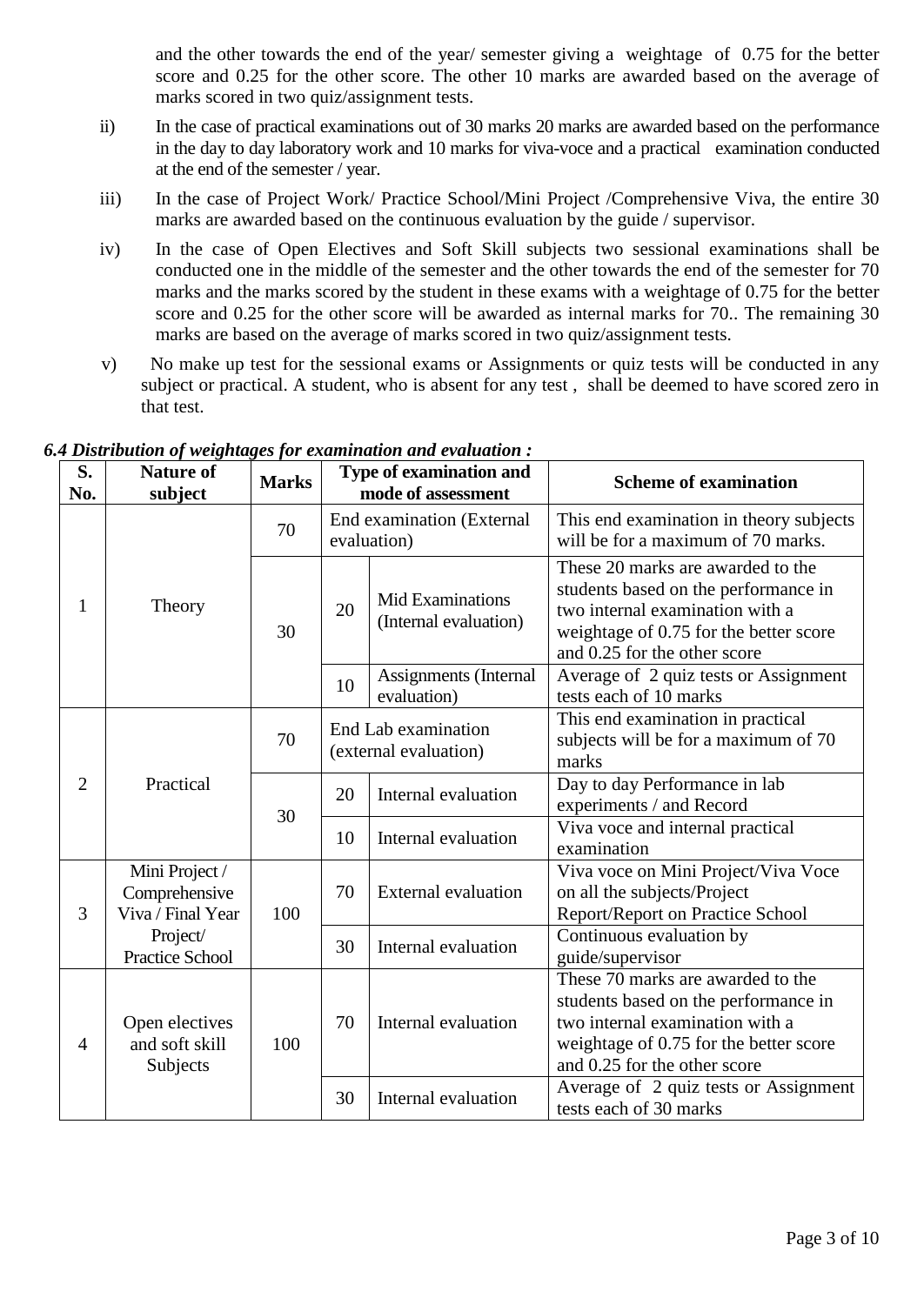# *6.5 Eligibility for appearing for the end examinations :*

- (i) All the students who satisfy the attendance requirements in that semester/year shall pay the prescribed examination fee and appear for the end examinations of that year/semester. However, they have to clear all the dues to the college before they collect their hall tickets.
- (ii) It is mandatory for all the eligible students to apply for the regular end examination failing which they have to pay all the preceding examinations fee with fine as prescribed by the college, if they wish to appear for next examination
- *6.6 Grading :* After each subject is evaluated for 100 marks, the marks obtained in each subject will be converted to a corresponding letter grade as given below, depending on the range in which the marks obtained by the student falls.

| Range in which the marks in the<br>subject fall | Grade          | Grade points assigned | Performance         |
|-------------------------------------------------|----------------|-----------------------|---------------------|
| $\geq$ 95                                       | S              | 10                    | <b>Out Standing</b> |
| 90 to 94                                        | A <sub>1</sub> | 9.5                   | Excellent           |
| 85 to 89                                        | A2             | 9                     |                     |
| 80 to 84                                        | A <sub>3</sub> | 8.5                   |                     |
| 75 to 79                                        | B1             | 8                     | Very Good           |
| 70 to 74                                        | B2             | 7.5                   |                     |
| 65 to 69                                        | B <sub>3</sub> | 7                     | Good                |
| 60 to 64                                        | C <sub>1</sub> | 6.5                   |                     |
| 55 to 59                                        | C <sub>2</sub> | 6                     | Average             |
| 50 to 54                                        | C <sub>3</sub> | 5.5                   |                     |
| 45 to 49                                        | D              | 5                     | Satisfactory        |
| 40 to 44                                        | E              | 4.5                   |                     |
| < 40                                            | $F$ or $G^*$   | $\theta$              | F for fail          |
| <b>ABSENT</b>                                   | <b>AAA</b>     | $\overline{0}$        |                     |

**Table – Conversion into Grades and Grade Points assigned**

- *Requirement for clearing any subject:* The students have to obtain a minimum of 35 % marks in the end  $\bullet$ examinations and also minimum 40% of marks in the sum of the internal evaluation and end examination taken together, otherwise they will be awarded fail grade-F in that subject.
- F is considered as a fail grade indicating that the student has to reappear for the end supplementary  $\bullet$ examination in that subject and obtain a non fail grade for clearing that subject.
- \* In the case of open electives and soft skill subjects as there is no end exam and all the 100 marks are for internal assessment only, and since there is no stipulated minimum for internal assessment, only for these subjects an additional grade namely G is used with grade points of *zero* whenever the marks scored by the student is less than 40 %.
- To become eligible for the award of degree the student must obtain a minimum CGPA (explained in clause 7) of 4.0

# **Change in Internal continuous assessment for Scheme 2010: ( w.e.f the academic year 2013-2014)**

In scheme 2010, as a part of internal assessment in addition to internal exams, two quiz/assignments are being conducted for 10 marks each and average of two quiz/assignments is considered. Instead of two quiz/assignments the pattern of sessional question paper is modified to include both subjective and descriptive questions. The two sessional examinations shall be conducted for 30 marks each and the question paper for sessional exam shall consist of six questions.The first question which is compulsory carries 6 marks and the remaining 5 questions carry 8 marks each. The student has to answer question number 1 (6 marks) compulsorily and any three  $(3\times8)$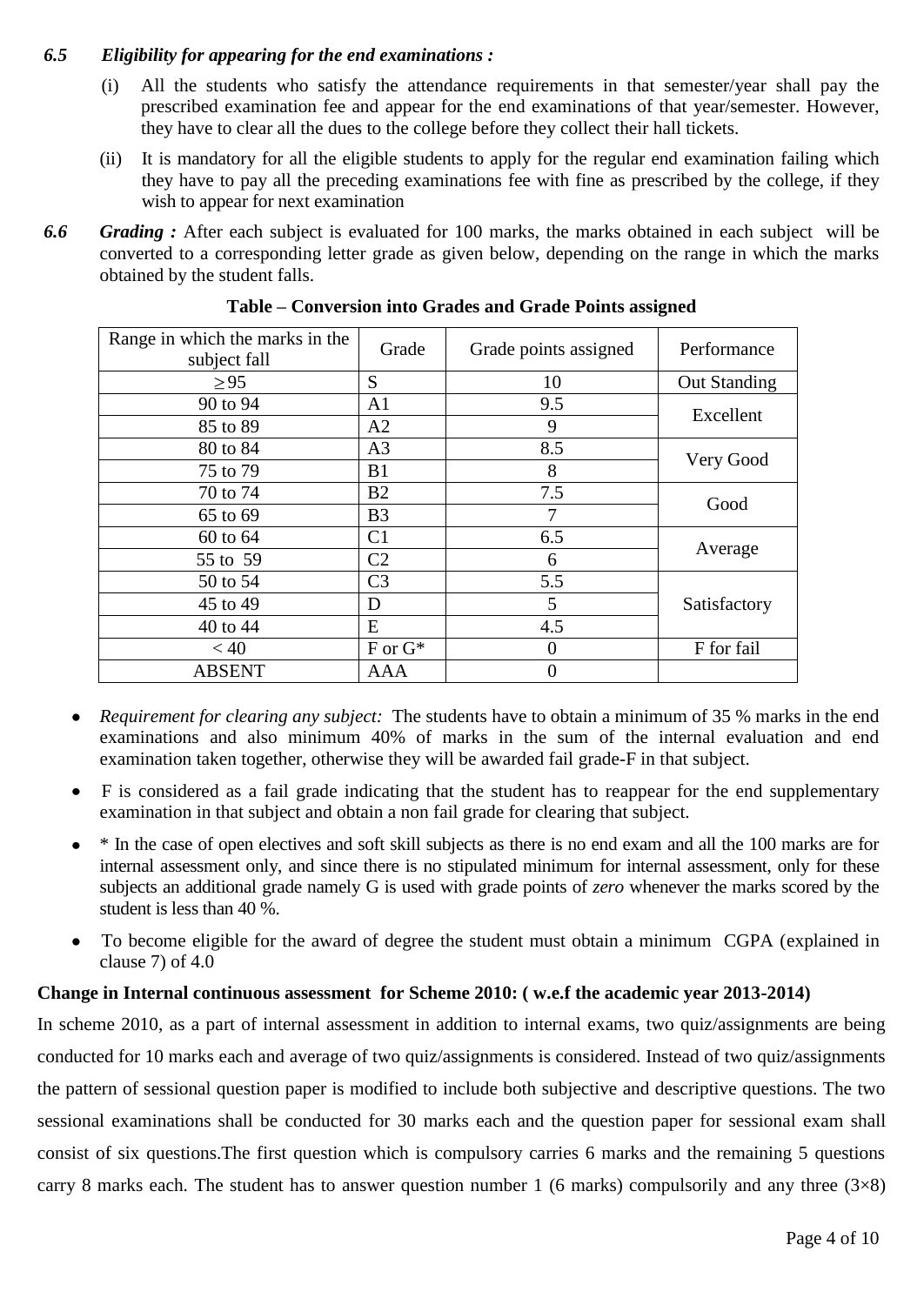from the remaining five descriptive questions. Question 1 shall consists of Six ( $6 \times 1$ ) sub questions with either objective type, fill in the blanks, short answer questions etc. covering the entire syllabus prescribed for the respective examination. The sessional marks shall be finalized with a weightage of 0.75 for the better score and 0.25 for the other.

In the case of audit courses, the two sessional examinations shall be conducted for 50 marks each. The question paper for sessional exam shall consist of six questions. The student has to answer question number 1 (20 marks) compulsorily and any three descriptive questions  $(10\times3)$  from the remaining descriptive questions. Question 1 shall consists of 10 (10  $\times$  2) short answer questions covering the entire syllabus prescribed for the respective examination. The sessional marks shall be finalized with a weightage of 0.75 for the better score and 0.25 for the other.

In the case of soft skills, the two sessional examinations shall be conducted for 50 marks each. The sessional marks shall be finalized with a weightage of 0.75 for the better score and 0.25 for the other and shall be converted to 100 marks

The sessional marks computed as per the above procedure will be finally rounded off to next higher integer.

In any subject if it is not possible to set a question paper of the specified pattern, the chairman BOS can issue guidelines regarding setting of question paper of suitable pattern in that subject. However this must be informed to the students well in advance.

# *6.7 Supplementary Examinations :*

Apart from the regular end examinations, the college may also schedule and conduct supplementary examinations for all subjects for the benefit of students with back logs. Such of the students writing supplementary examinations as supplementary candidates, may have to write more than one examination per day.

Instant examination may be conducted in the theory subjects of final year second semester only for the benefit of those outgoing students who failed in or who are absent for only one theory subject of Final year second semester and who do not have any other backlogs. The instant exam will be conducted normally with in one month of the announcement of the final semester results.

# *6.8 Improvement :*

A student can be permitted to improve his / her performance in any end examination of theory subjects that belong to immediately preceding semester only. For example, a student appearing for regular exams of II / I semester can improve in the subjects of I B.Tech only. Similarly a student appearing for regular exams of III / II semester can improve in the subjects of III/I only.

There is no improvement for practical subject, mini project, project work, comprehensive viva and practice school/internship.

However, this facility shall not be availed by a student who has taken the Original Provisional / Degree Certificate.

# **7.0** *GRADE POINT AVERAGE (GPA) AND CUMULATIVE GRADE POINT AVERAGE (CGPA):*

The Grade Point Average (GPA) for each semester/year and Cumulative Grade Point Average (CGPA) up to any semester are calculated as follows:

(i) A year/semester Grade Point Average will be computed as follows: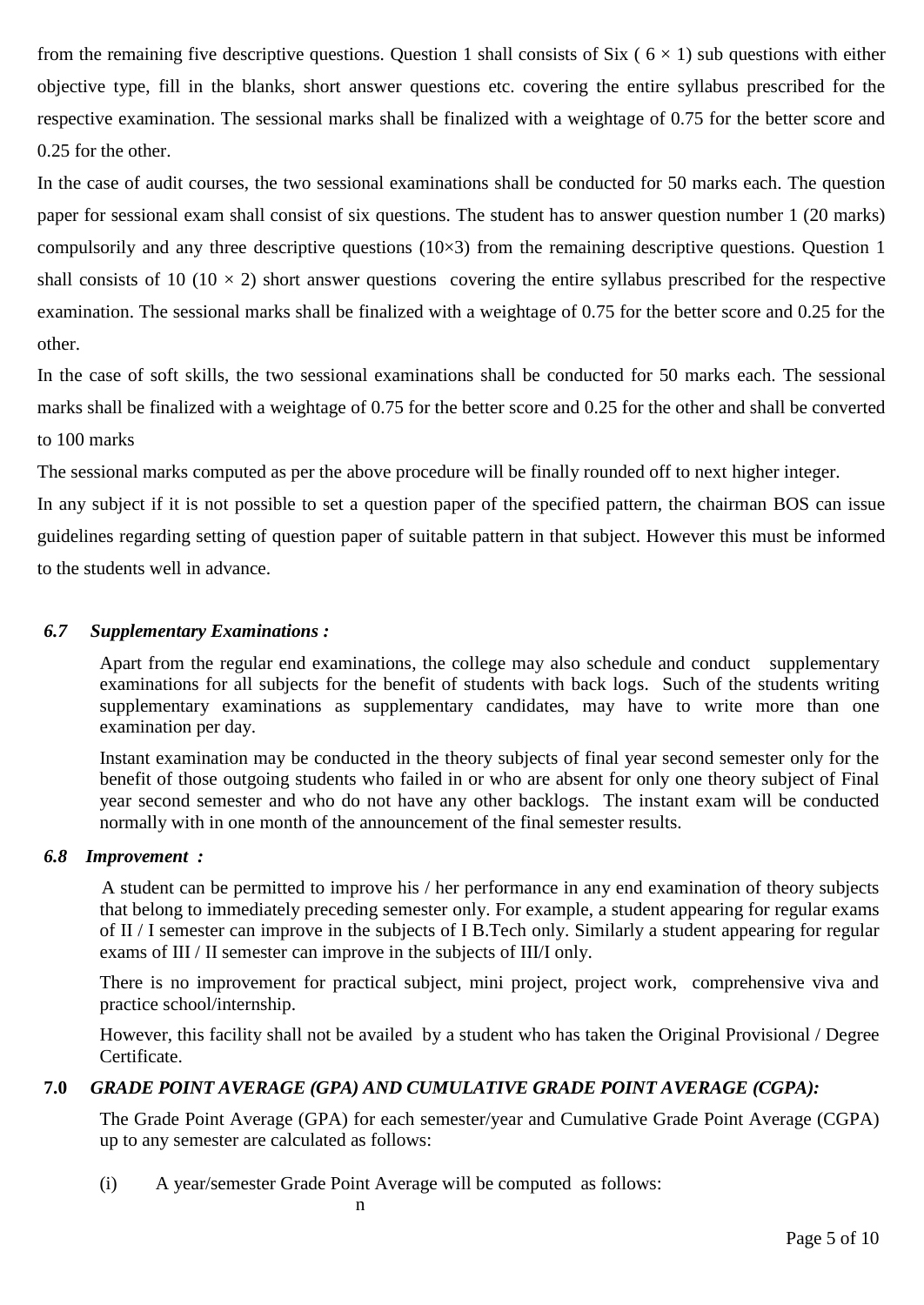$$
GPA = \frac{\sum C_i x GP_i}{n}
$$
  

$$
\sum C_i
$$

where n is the number of subjects in that year/ semester,  $C_i$  = Credits for the subject.  $GP_i$  = the Grade Point obtained for the subject and the summation is over all the subjects in that semester.

(ii) A Cumulative Grade Point Average (CGPA) will be computed for every student at the end of each semester. The CGPA would give the cumulative performance of a student from the first semester upto the end of the semester to which it refers and is calculated as follows.

$$
m \sum_{\text{CGPA}} \text{GPA}_j \text{X TC}_j
$$
\n
$$
m \sum_{\text{m}} \text{TC}_j
$$

Where 'm' is the number of year/semesters under consideration. TC<sub>i</sub> the total number of credits for a particular year/semester and GPA<sub>i</sub> is the Grade Point Average of that semester. Both GPA and CGPA will be rounded off to the second digit after decimal and recorded as such.

(iii) While computing the GPA/CGPA. the subjects in which the student is awarded Zero grade points will also be included.

# *7.1 Grade Sheet :*

 A grade sheet (Memorandum) will be issued to each student indicating his performance in all subjects of that semester in the form of grades and also indicating the GPA and CGPA.

# *7.2 Transcripts :*

After successful completion of the total course of study, a Transcript containing performance of all academic years will be issued as a final record. Duplicate transcripts will also be issued if required after the payment of requisite fee. Partial transcript will also be issued up to any semester to any student on request and by paying the stipulated fee in force.

# *7.3 Award of Degree:*

The degree will be conferred and awarded by Jawaharlal Nehru Technological University on recommendations by the Governing body of GPREC (Autonomous) basing on the eligibility as in 8.1.

# **8 MINIMUM ACADEMIC REQUIREMENTS :**

- 8.1 A student is deemed to have satisfied the minimum academic requirement if he/she scores not less than 35% marks in the end examinations and also minimum 40% of marks in the sum total of the internal evaluation and end examination together in each of the theory and practical subjects including project work etc; and obtains a minimum CGPA of 4.0 which is calculated considering all the years including I B.Tech. However lateral entry students must obtain a CGPA of 4.0 which is calculated considering all the years from II to IV B.Tech.
- 8.2 A student shall be declared to have satisfied the minimum academic requirements and has become eligible for the award of degree if he/she fulfills each of the following conditions.
	- (i) Satisfies minimum requirements as stated in 8.1
	- (ii) Satisfies the minimum requirement of attendance as stipulated in clause 4 and
	- (iii) Satisfies all other regulations, academic or otherwise stipulated by the college from time to time.

# **9. AWARD OF CLASS :**

After a student has satisfied the minimum requirements prescribed for the completion of the course as stipulated in clause 8 and has become eligible for the award of degree he/she shall be placed in one of the following classifications based on CGPA.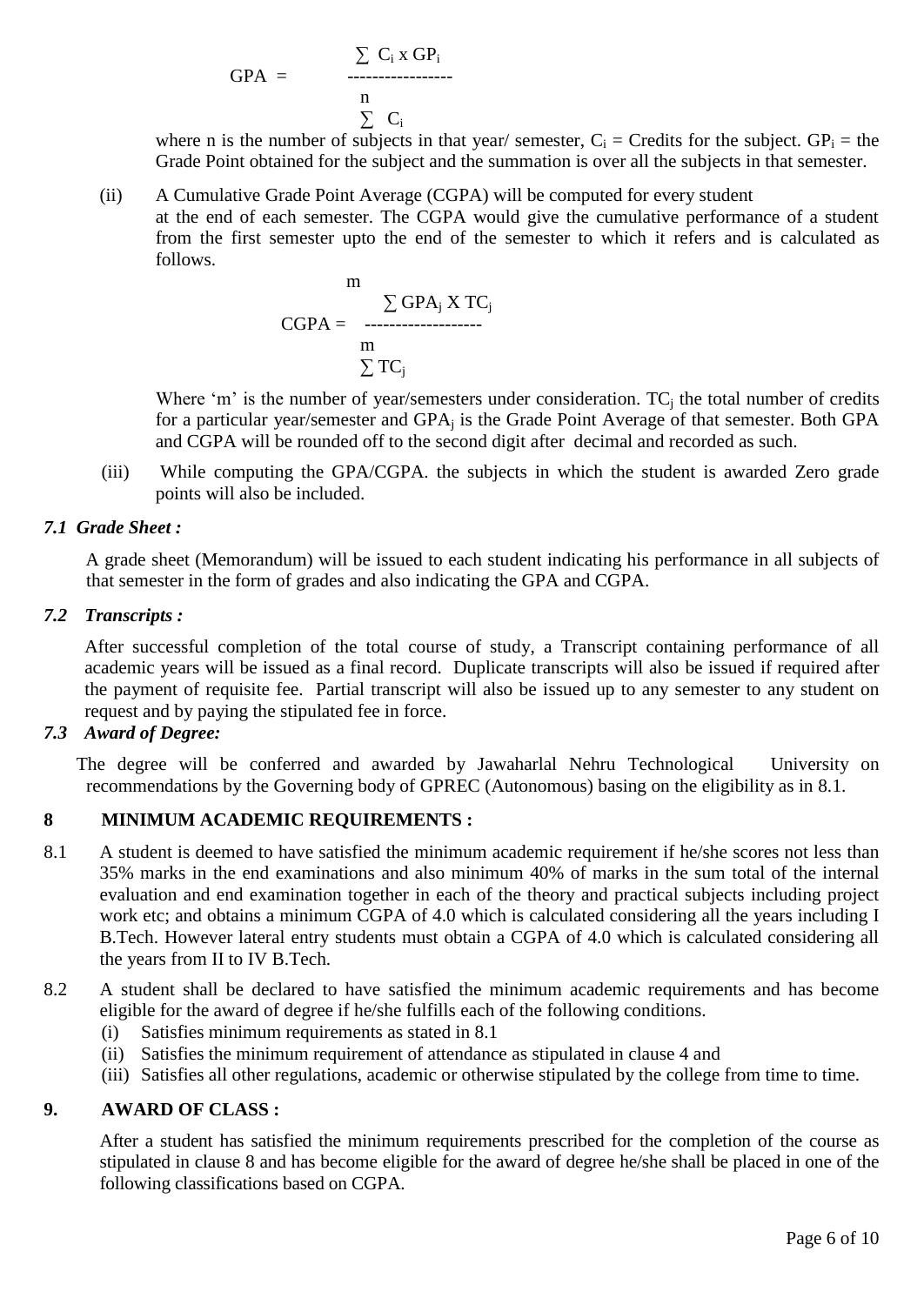| <b>Division/Class</b> | <b>CGPA</b>     |
|-----------------------|-----------------|
| Distinction           | >7.5            |
| <b>First Class</b>    | ≥6.5 and < 7.5  |
| <b>Second Class</b>   | $≥5.5$ and <6.5 |
| Pass Class            | >4.0 < 5.5      |

# **10. : RULES OF DISCIPLINE :**

- 1. Any attempt by any student to influence the teachers, examiners, faculty and staff of Controller of Examinations for undue favours in the exams, and bribing them either for marks or attendance will be treated as malpractice cases and the student can be debarred from the college.
- 2. When a student absents himself/herself, he/She is treated as to have appeared and obtained zero marks in that subject (s) and Grading is done accordingly.
- 3. When the performance of the student in any subject(s) is cancelled as a punishment for indiscipline, he is awarded zero marks in that subject(s).
- 4. When a student's answer book is confiscated for any kind of attempted or suspected malpractice, the decision of the examination committee is final.

#### **11. CONDITIONS OF PROMOTION:**

- 11.1 A student shall be eligible for promotion to the I semester of II B.Tech if he/she satisfies the minimum attendance requirements for I B.Tech as stipulated in clause 4.
- 11.2 A student shall be eligible for promotion to the succeeding semester if he/she satisfies the minimum attendance requirements in the current semester as given in clause 4.
- **12. MINIMUM INSTRUCTION DAYS:** Each academic year/semester shall consist of minimum of 144/72 instruction days excluding the days allotted for tests/examinations and preparation holidays.
- **13. AMENDMENT OF REGULATIONS:** The college may, from time to time, revise, amend or

# change the regulations, scheme of examinations and syllabi

# **14. TRANSITORY REGULATIONS:**

- 14.1 Students who studied the four year B.Tech course as per the previous regulations (Scheme-2008) but who could not satisfy the minimum attendance requirements in any year may join the appropriate year in the these regulations applicable for the batch admitted in 2010-11 and proceed along with that batch for the remaining part of the course and be governed by the regulations of that batch.
- 14.2 Students who were admitted in 2005 or earlier and who satisfied the attendance regulations of scheme 2001, and who are yet to pass some subjects and therefore writing equivalent subjects in scheme 2006 will also be covered by scheme 2006 regulations.
- 14.3 End Examinations under Scheme -2008 shall be conducted three times after the last regular examinations under those regulations.
- 14.4 Students who satisfy the minimum attendance requirements in any year under Scheme 2008 regulations but who are yet to pass some subjects of that year even after utilizing the three chances as stated in 14.2 shall appear for the equivalent subjects specified by the Board of Studies.
- 14.5 The students admitted during 2008-09 or earlier shall complete their course of study within a period of eight academic years starting from the year of admission.

#### **15. GENERAL :**

- 15.1 Whenever ambiguities arise in interpreting the regulations the joint board of studies shall have the powers to issue clarifications and/or to make new rules for removing such ambiguities.
- 16 **Punishments for Malpractice cases - Guidelines**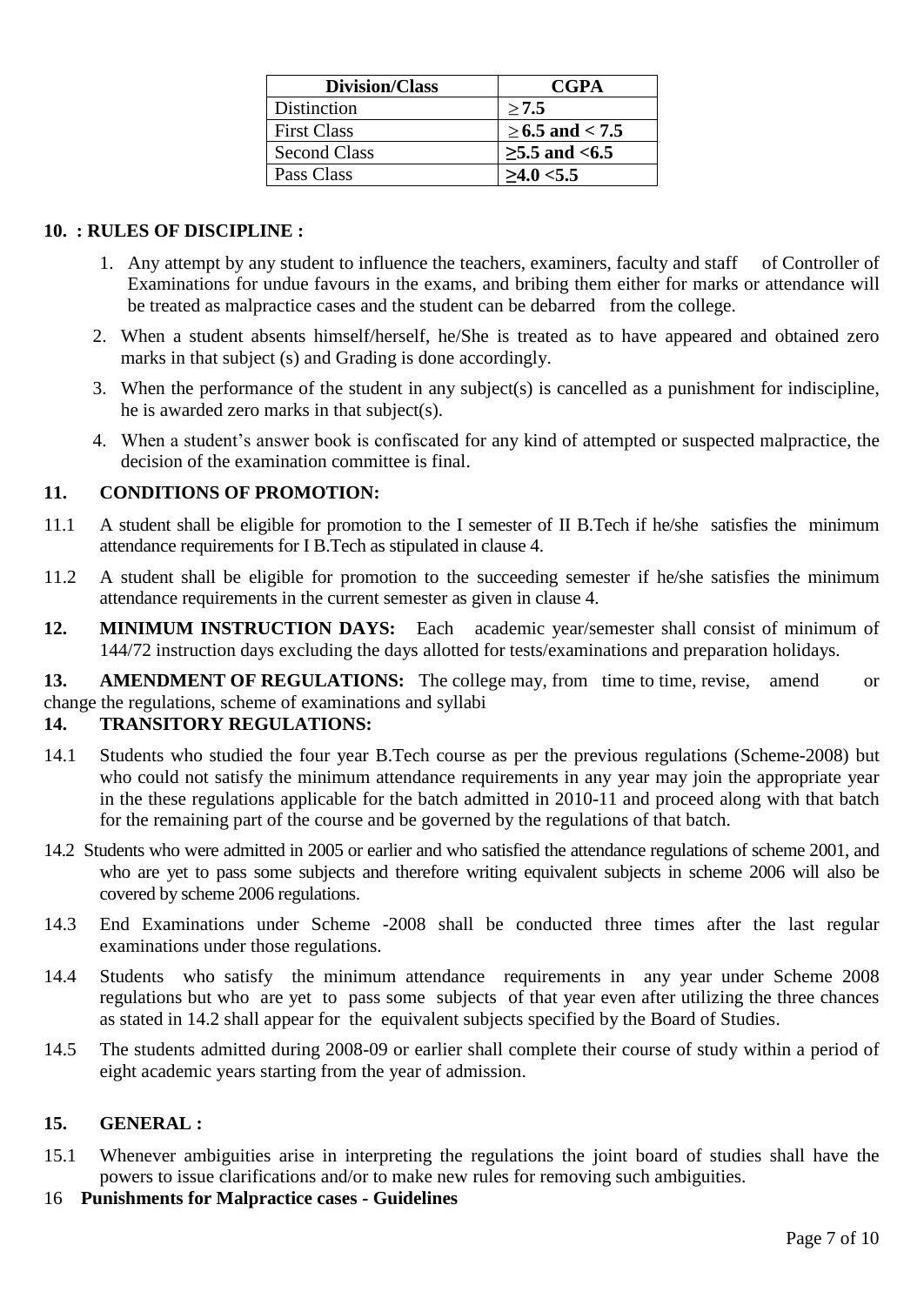The examinations committee may take the following guidelines into consideration while dealing with the suspected cases of malpractice reported by the invigilators/squad members etc; during end examinations. The punishment may be more severe or less severe depending on the merits of the individual cases.

| S. No            | <b>Nature of Malpractices/Improper conduct</b>                                            | <b>Punishment</b>                                                                     |
|------------------|-------------------------------------------------------------------------------------------|---------------------------------------------------------------------------------------|
| 1.               | Possesses or keeps accessible in examination                                              | Expulsion from the examination hall                                                   |
|                  | hall, any paper, note book, programmable                                                  | and cancellation of the performance in                                                |
|                  | calculators, Cell phones, pager,<br>palm                                                  | that subject only.                                                                    |
|                  | computers or any other form of material                                                   |                                                                                       |
|                  | concerned with or related to the subject of                                               |                                                                                       |
|                  | the examination (theory or practical) in                                                  |                                                                                       |
|                  | which he is appearing but has not made use                                                |                                                                                       |
|                  | of (material shall include any marks on the                                               |                                                                                       |
|                  | body of the student which can be used as an                                               |                                                                                       |
| 2.               | aid in the subject of the examination)                                                    |                                                                                       |
|                  | Uses objectionable, abusive or offensive<br>language in the answer paper or in letters to | Cancellation of the performance in that<br>subject.                                   |
|                  | the examiners or writes to the examiner                                                   |                                                                                       |
|                  | requesting him to award pass marks.                                                       |                                                                                       |
| 3.               | Copying detected on the basis of internal                                                 | Cancellation of the performance in that                                               |
|                  | evidence, such as, during valuation or during                                             | subject and all other subjects the                                                    |
|                  | special scrutiny.                                                                         | candidate<br>has<br>appeared including                                                |
|                  |                                                                                           | practical examinations and project work                                               |
|                  |                                                                                           | of that semester/year examinations.                                                   |
| $\overline{4}$ . | Gives assistance or guidance or receives it                                               | Expulsion from the examination hall                                                   |
|                  | from any other student orally or by any other                                             | and cancellation of the performance in                                                |
|                  | body language methods or communicates                                                     | that subject only of all the students                                                 |
|                  | through cell phones with any other student                                                | involved. In case of an outsider, he will                                             |
|                  | or persons in or outside the exam hall in                                                 | be handed over to the police and a case                                               |
|                  | respect of any matter.                                                                    | is registered against him.                                                            |
| 5.               | Has copied in the examination hall from any                                               | Expulsion from the examination hall                                                   |
|                  | paper, book, programmable calculators,                                                    | and cancellation of the performance in                                                |
|                  | palm computers or any other form of                                                       | that subject and all other subjects                                                   |
|                  | material relevant to the subject of the<br>examination (theory or practical) in which     | including practical examinations and<br>project work of that semester/year.           |
|                  | the student is appearing.                                                                 |                                                                                       |
| 6.               | Comes in a drunken condition to the                                                       | Expulsion from the examination hall                                                   |
|                  | examination hall.                                                                         | and cancellation of the performance in                                                |
|                  |                                                                                           | that subject and all other subjects                                                   |
|                  |                                                                                           | including practical examinations and                                                  |
|                  |                                                                                           | project work of that semester/year.                                                   |
| 7.               | Smuggles in the Answer book or takes out or                                               | Expulsion from the examination hall                                                   |
|                  | arranges to send out the question paper                                                   | and cancellation of performance in that                                               |
|                  | during the examination or answer book                                                     | subject and all the other subjects                                                    |
|                  | during or after the examination                                                           | including practical examinations and                                                  |
|                  |                                                                                           | project work of that semester/year. The                                               |
|                  |                                                                                           | student is also debarred for two                                                      |
|                  |                                                                                           | consecutive semesters from class work                                                 |
|                  |                                                                                           | and all examinations. The continuation                                                |
|                  |                                                                                           | of the course by the student is subject<br>the<br>academic<br>regulations<br>in<br>to |
|                  |                                                                                           | connection with forfeiture of seat.                                                   |
| 8.               | Refuses to obey the orders of the Chief                                                   | In case of students of the college, they                                              |
|                  | Superintendent/Assistant - Superintendent /                                               | shall be expelled from examination                                                    |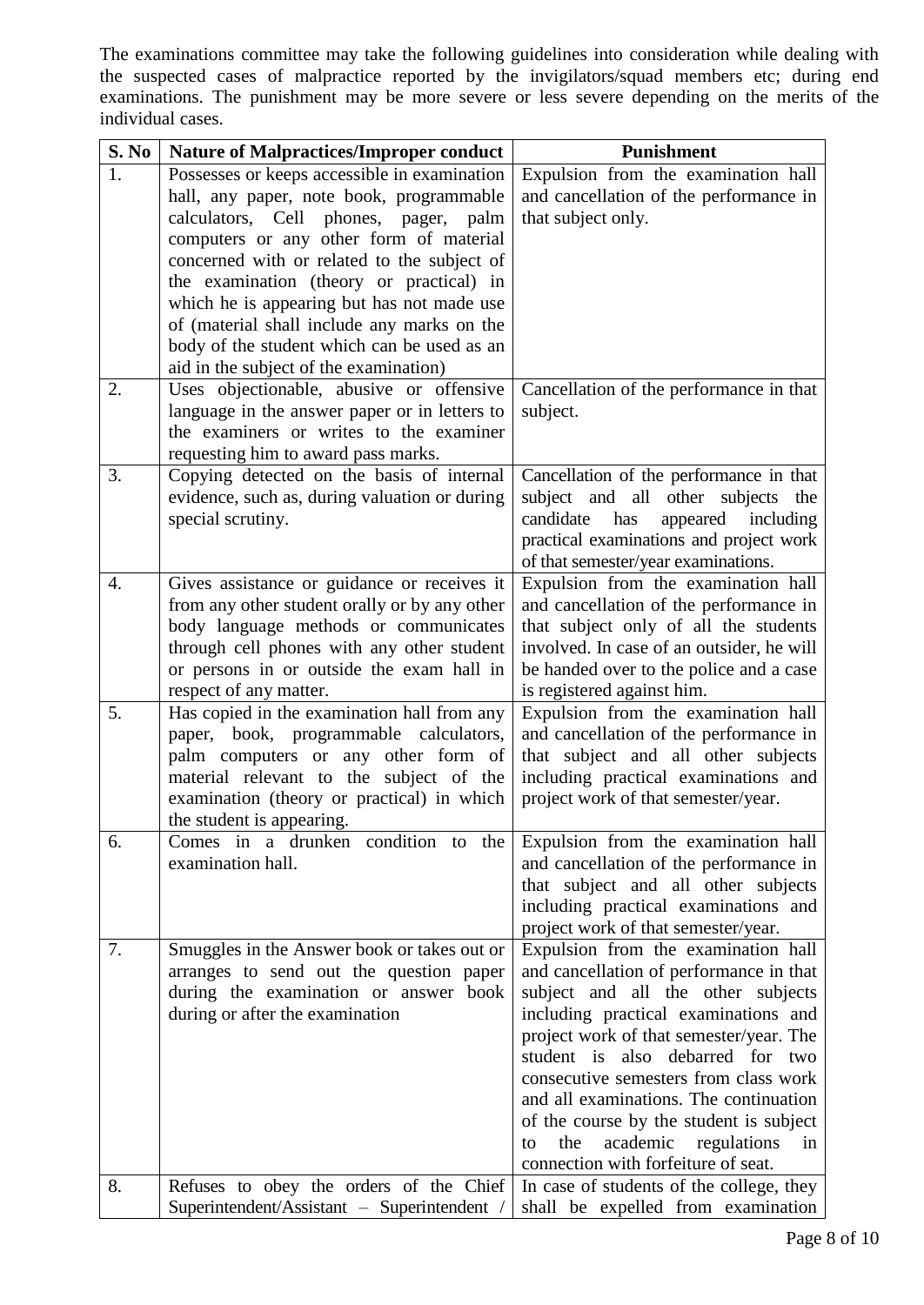|     | any officer on duty or misbehaves or creates<br>disturbance of any kind in and around the<br>examination hall or organizes a walk out or<br>instigates others to walk out, or threatens the<br>officer-in charge or any person on duty in or<br>outside the examination hall of any injury to<br>his person or to any of his relations whether by<br>words, either spoken or written or by signs or<br>by visible representation, assaults the officer-<br>in-charge, or any person on duty in or outside<br>the examination hall or any of his relations, or<br>indulges in any other act of misconduct or<br>mischief which result in damage to or<br>destruction of property in the examination hall<br>or any part of the College campus or engages<br>in any other act which in the opinion of the<br>officer on duty amounts to use of unfair means<br>or misconduct or has the tendency to disrupt<br>the orderly conduct of the examination. | cancellation<br>halls<br>of<br>and<br>their<br>performance in that subject and all<br>other subjects of that semester/year.<br>The students also are debarred and<br>forfeit their seats. In case of outsiders,<br>they will be handed over to the police<br>and a police case is registered against<br>them.                                                                                                                                                     |
|-----|------------------------------------------------------------------------------------------------------------------------------------------------------------------------------------------------------------------------------------------------------------------------------------------------------------------------------------------------------------------------------------------------------------------------------------------------------------------------------------------------------------------------------------------------------------------------------------------------------------------------------------------------------------------------------------------------------------------------------------------------------------------------------------------------------------------------------------------------------------------------------------------------------------------------------------------------------|-------------------------------------------------------------------------------------------------------------------------------------------------------------------------------------------------------------------------------------------------------------------------------------------------------------------------------------------------------------------------------------------------------------------------------------------------------------------|
| 9.  | Leaves the exam hall taking away answer<br>script or intentionally tears of the script or<br>any part thereof inside or outside the<br>examination hall.                                                                                                                                                                                                                                                                                                                                                                                                                                                                                                                                                                                                                                                                                                                                                                                             | Expulsion from the examination hall and<br>cancellation of performance in that subject<br>and all the other subjects including<br>practical examinations and project work of<br>that semester/year. The candidate is also<br>debarred for two consecutive semesters<br>from class work and all University<br>examinations. The continuation of the<br>course by the candidate is subject to the<br>academic regulations in connection with<br>forfeiture of seat. |
| 10. | Possesses any lethal weapon or firearm in the<br>examination hall.                                                                                                                                                                                                                                                                                                                                                                                                                                                                                                                                                                                                                                                                                                                                                                                                                                                                                   | Expulsion from the examination hall<br>and cancellation of the performance<br>in that subject and all other subjects<br>including practical examinations and<br>project work of that semester/year.<br>The student is also debarred and<br>forfeits the seat.                                                                                                                                                                                                     |
| 11. | If student of the college, who is not a<br>candidate for the particular examination or<br>any person not connected with the college<br>indulges in any malpractice or improper<br>conduct mentioned in clause 7 to 9.                                                                                                                                                                                                                                                                                                                                                                                                                                                                                                                                                                                                                                                                                                                                | For Student of the college : Expulsion<br>from<br>examination<br>hall<br>the<br>and<br>cancellation of the performance in that<br>subject and all other subjects including<br>practical examinations and project<br>work of that<br>semester/year.<br>The<br>candidate is also debarred and forfeits<br>the seat.<br>$Person(s)$ who do not belong to the<br>College will be handed over to police<br>and, a police case will be registered<br>against them.      |
| 12. | student<br>Impersonates<br>other<br>any<br>in<br>connection with the examination                                                                                                                                                                                                                                                                                                                                                                                                                                                                                                                                                                                                                                                                                                                                                                                                                                                                     | The student who has impersonated<br>shall be expelled from examination<br>hall. The student is debarred from<br>writing the remaining exams,<br>and<br>rusticated from the college fur one<br>academic year during which period the                                                                                                                                                                                                                               |